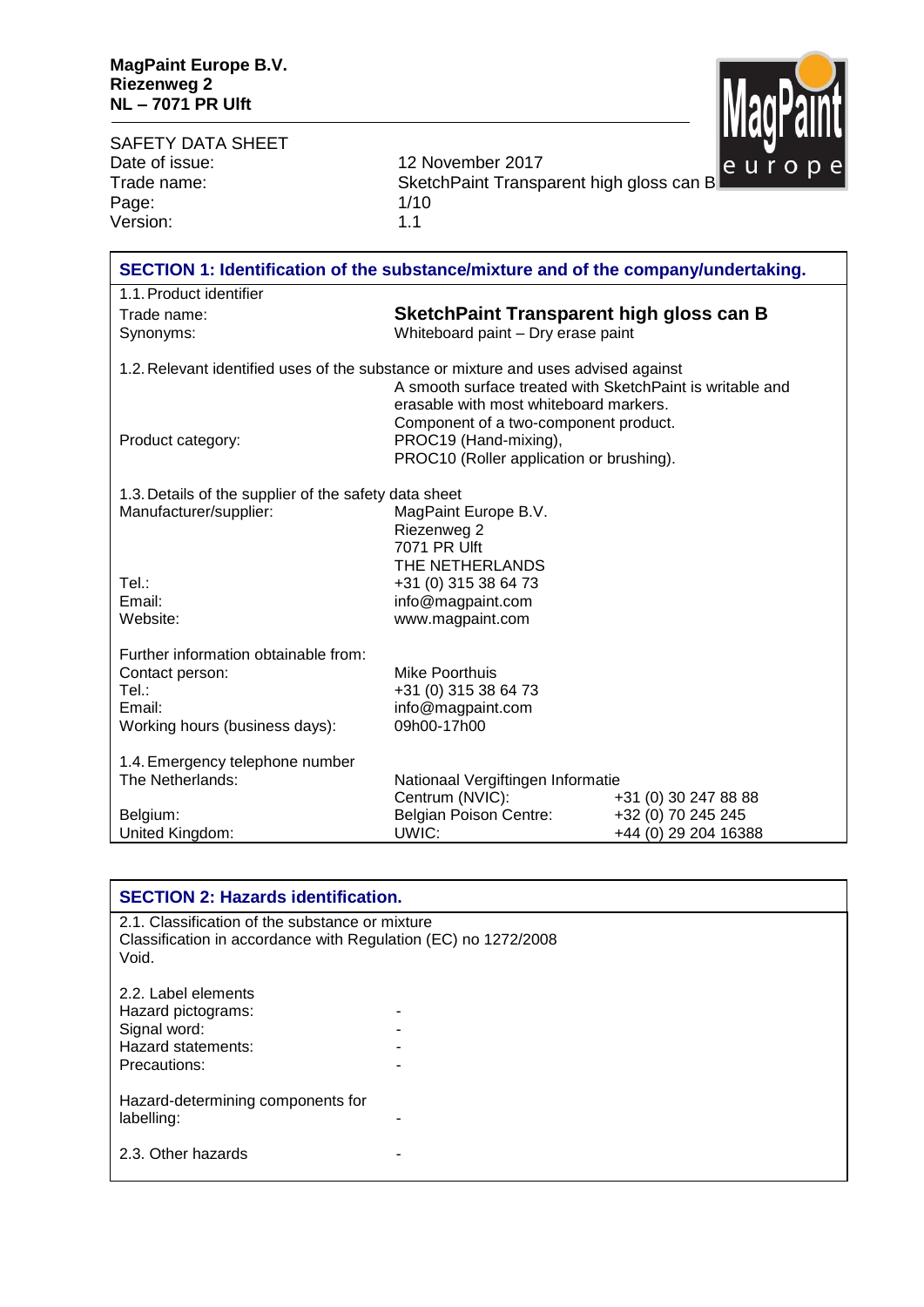

## SAFETY DATA SHEET Date of issue: 12 November 2017 Page: 2/10 Version: 1.1

Trade name: SketchPaint Transparent high gloss can B

| Results of PBT and vPvB assessment |     |
|------------------------------------|-----|
| PBT:                               | No. |
| vPvB:                              | No. |
|                                    |     |

## **SECTION 3: Composition/information on ingredients.**

3.1. Substances Not applicable.

3.2. Mixtures

Chemical description: Preparation comprising the following component(s) and (other) unclassified components.

Contains no ingredients with classification or limit value.

Full text of H- and EUH-phrase(s): See section 16.

## **SECTION 4: First aid measures.** 4.1. Description of first aid measures General information: If in doubt or if symptoms persist, seek medical attention. Eye contact: Mild irritation. Flush eyes thoroughly with water (for at least 10 minutes) while holding eyelids open. Then immediately consult a physician/ophthalmologist. Skin contact: **Remove mechanically, wash with plenty of soap and water,** Skin contact: liberally apply skin cream to clean skin. Consult a physician in case of persistent pain or redness. Ingestion: Rinse mouth with water and give two glasses of water to drink (Never make an unconscious person drink fluids because of risk of suffocation). Do NOT induce vomiting. If symptoms develop: Get medical advice/attention. If aerosol or vapour is inhaled<br>in high concentrations: Take the person into the fresh air, keep him warm, let him rest. If symptoms occur (e.g. breathing difficulties) medical attention is required. 4.2. Most important symptoms and effects, both acute and delayed Inhalation: No known significant effects or critical hazards. Skin contact: By mechanical damage (particles): redness. Eye contact: By mechanical damage (particles): irritation, redness and pain. Ingestion: **Intervention** Irritation. 4.3. Indication of any immediate medical attention and special treatment needed Further medical treatment: Symptomatic treatment and supportive therapy as prescribed.

| <b>SECTION 5: Firefighting measures.</b> |                                                                        |  |
|------------------------------------------|------------------------------------------------------------------------|--|
| 5.1. Extinguishing media                 |                                                                        |  |
| Suitable extinguishing media:            | Use CO <sub>2</sub> , ABC powder. Fight larger fires with water spray. |  |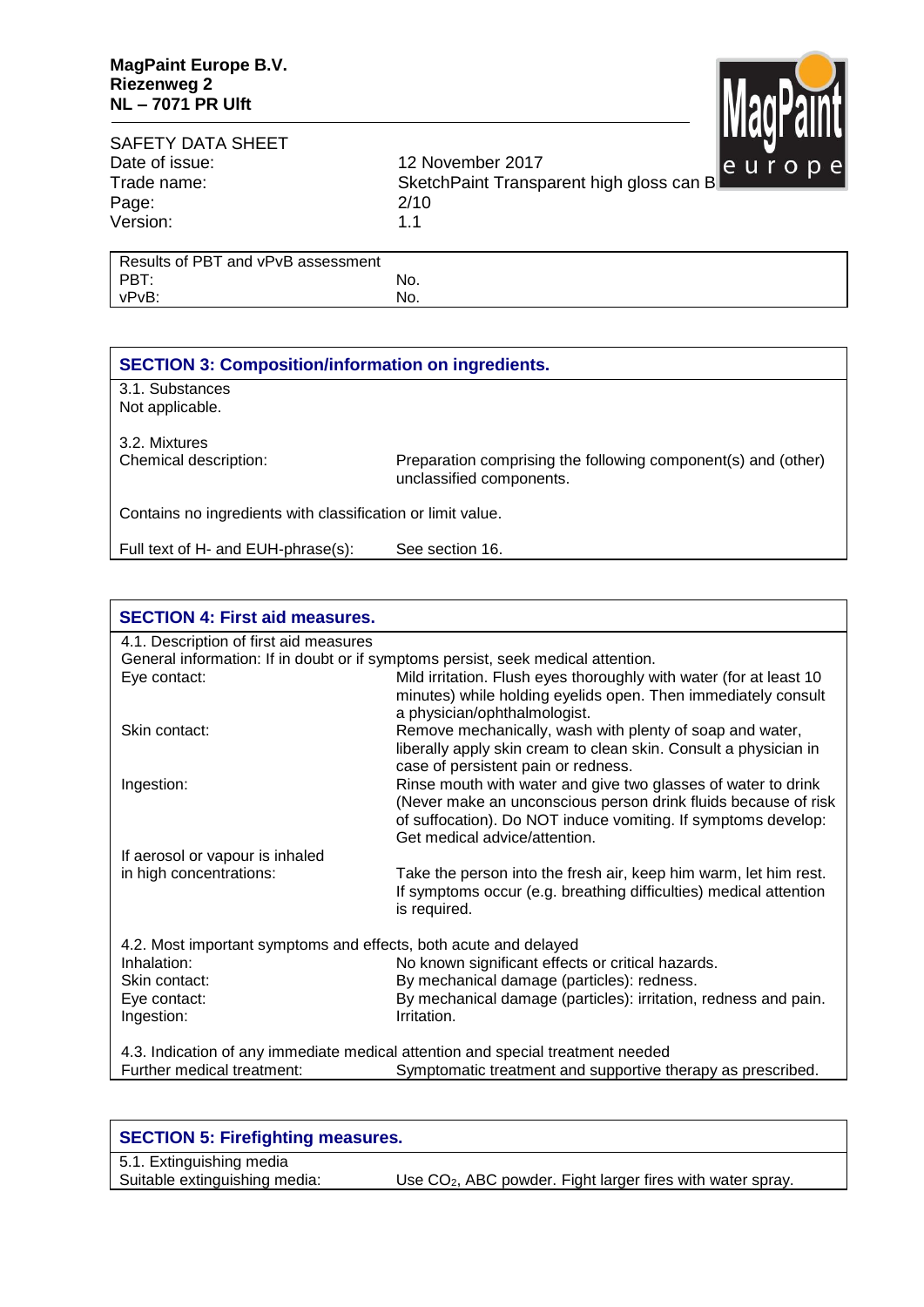

| <b>SAFETY DATA SHEET</b><br>Date of issue:<br>Trade name:  | <b>TRANT NITE</b><br>12 November 2017<br>europe<br>SketchPaint Transparent high gloss can B                                                                                                                                                                                                                                                          |
|------------------------------------------------------------|------------------------------------------------------------------------------------------------------------------------------------------------------------------------------------------------------------------------------------------------------------------------------------------------------------------------------------------------------|
| Page:                                                      | 3/10                                                                                                                                                                                                                                                                                                                                                 |
| Version:                                                   | 1.1                                                                                                                                                                                                                                                                                                                                                  |
|                                                            | Unsuitable extinguishing media for safety reasons: Direct water stream may be ineffective.                                                                                                                                                                                                                                                           |
| 5.2. Special hazards arising from the substance or mixture |                                                                                                                                                                                                                                                                                                                                                      |
| Special hazards:                                           | Not classified as flammable. In case of fire, hazardous and toxic<br>vapours may be released. Possible decomposition products are:<br>carbon monoxide and carbon dioxide. The reacted product can<br>contribute to the fire.                                                                                                                         |
| 5.3. Advice for fire-fighters                              |                                                                                                                                                                                                                                                                                                                                                      |
| Protection of fire-fighters:                               | For fire-fighters, mouth and nose protection with independent air<br>supply (breathing apparatus) and full (chemical) protective<br>clothing are mandatory. Use qualified personnel who are well<br>aware of the dangers of this product. After use, clean the<br>equipment thoroughly (shower, clean clothing thoroughly and<br>check suitability). |
| Additional information:                                    | If closed containers are exposed to fire, keep cool with water.                                                                                                                                                                                                                                                                                      |

| <b>SECTION 6: Accidental release measures.</b>      |                                                                                                                                                                                                                             |  |
|-----------------------------------------------------|-----------------------------------------------------------------------------------------------------------------------------------------------------------------------------------------------------------------------------|--|
| 6.1. Personal precautions, protective equipment and |                                                                                                                                                                                                                             |  |
| emergency procedures                                | Wear appropriate personal protective equipment, including<br>safety glasses, personal protective clothing and chemical<br>resistant gloves when cleaning up major spillages. Ventilate the<br>area.                         |  |
| 6.2. Environmental precautions                      | Prevent product from entering sewers or surface water. If<br>significant quantities are being released in the environment,<br>inform the local authorities. Do not allow to enter the soil or<br>subsoil.                   |  |
| 6.3. Methods and material for containment and       |                                                                                                                                                                                                                             |  |
| cleaning up                                         | Contain and collect spillages with non-combustible absorbent<br>materials e.g. sand, earth, vermiculite, diatomaceous earth and<br>place in a suitable container. Wash the spillage area clean with<br>water and detergent. |  |
| 6.4. Reference to other sections                    | Information regarding safe handling – see section 7.<br>Information regarding personal protective equipment - see<br>section 8.<br>Information regarding disposal – see section 13.                                         |  |

| <b>SECTION 7: Handling and storage.</b> |                                                                                                                                                                                                                                                                                                                                     |  |
|-----------------------------------------|-------------------------------------------------------------------------------------------------------------------------------------------------------------------------------------------------------------------------------------------------------------------------------------------------------------------------------------|--|
| 7.1. Precautions for safe handling      |                                                                                                                                                                                                                                                                                                                                     |  |
| Handling:                               | When handling observe the usual precautionary measures for<br>chemicals. Do not breathe vapour. Workers should wash hands<br>and face before eating, drinking and smoking. Material contains<br>solid components as filler; mix before use. Part of two-<br>component product. Do not dilute or mix with other (paint)<br>products. |  |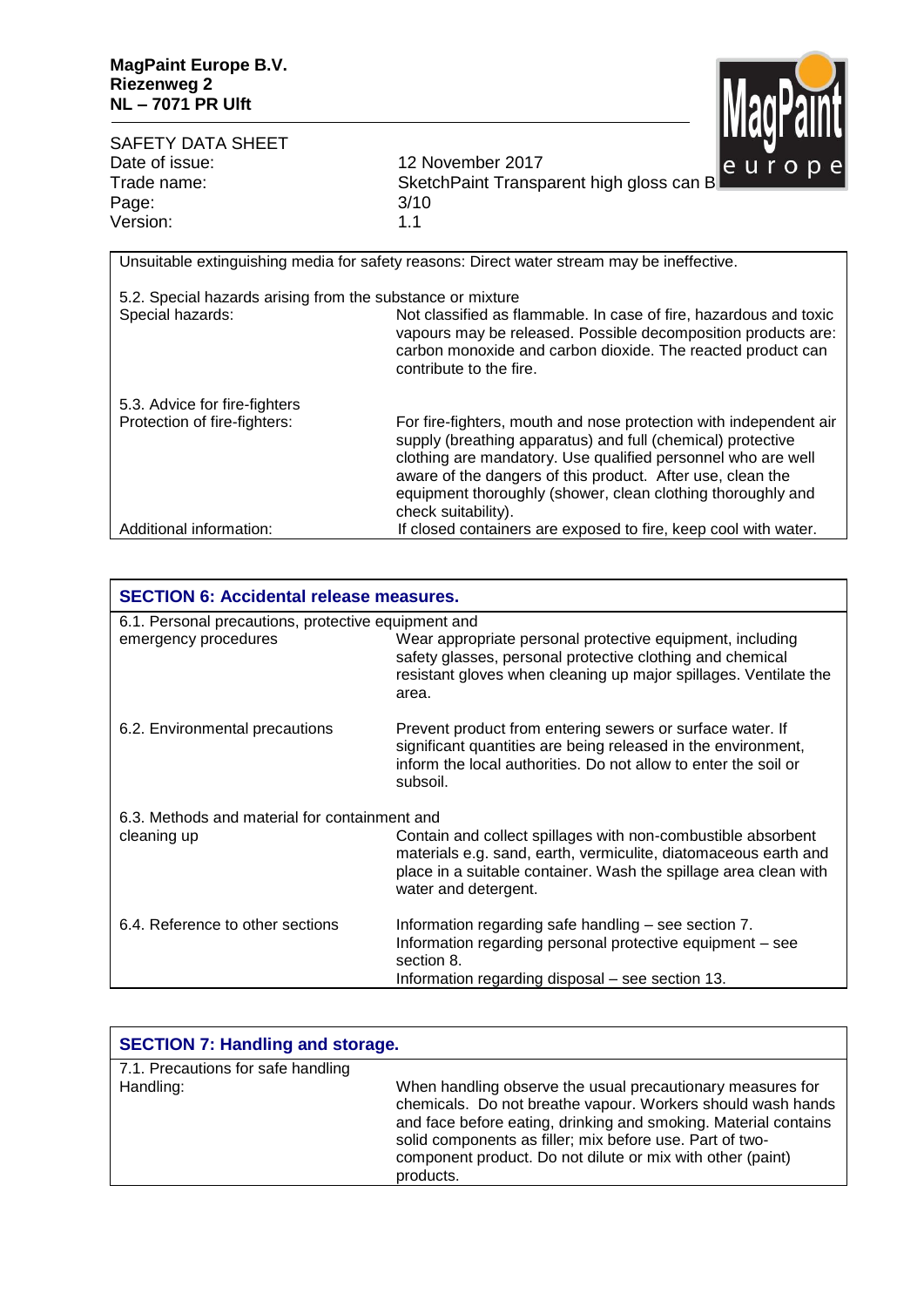

SAFETY DATA SHEET<br>Date of issue: Date of issue: 12 November 2017<br>Trade name: 13 SketchPaint Transp SketchPaint Transparent high gloss can B<br>4/10 Page: 4/10<br>Version: 4/10 Version:

| 7.2. Conditions for safe storage, including any incompatibilities<br>Storage:                                                                                                                                                                                                                                                                                                                                                           | Keep container tightly closed in a cool, well-ventilated place.<br>Containers which are opened must be carefully resealed and<br>kept upright to prevent leakage. Keep away from direct sunlight<br>Avoid moisture from entering by keeping the containers tightly<br>closed when not in use. |  |
|-----------------------------------------------------------------------------------------------------------------------------------------------------------------------------------------------------------------------------------------------------------------------------------------------------------------------------------------------------------------------------------------------------------------------------------------|-----------------------------------------------------------------------------------------------------------------------------------------------------------------------------------------------------------------------------------------------------------------------------------------------|--|
| Requirements to be met by storerooms and receptacles: Preferably keep in the original packaging.<br>Original packaging. Closed, coated tin or plastic can.<br>Packaging material, suitable:<br>Packaging material, unsuitable:<br>Zinc, aluminium.<br>Information about storage in one common storage facility: No specific data available.<br>Further information about storage conditions: Recommended storage temperature 1 - 49 °C. |                                                                                                                                                                                                                                                                                               |  |
| 7.3. Specific end use(s)                                                                                                                                                                                                                                                                                                                                                                                                                | No further relevant information available.                                                                                                                                                                                                                                                    |  |

| <b>SECTION 8: Exposure controls/personal protection.</b> |                                                                                                                                   |
|----------------------------------------------------------|-----------------------------------------------------------------------------------------------------------------------------------|
| 8.1. Control parameters                                  |                                                                                                                                   |
| No exposure limits established.                          |                                                                                                                                   |
| 8.2. Exposure controls                                   |                                                                                                                                   |
| Note:                                                    | Material is part of a two-component system. For exposure                                                                          |
|                                                          | controls, see also section 8 of the safety data sheet of                                                                          |
|                                                          | SketchPaint can A.                                                                                                                |
| Personal protection:                                     | Do not smoke, eat or drink whilst working. Wear suitable                                                                          |
| Mouth and nose protection:                               | protective clothing (preferably cotton).<br>Required in insufficiently ventilated working areas. Wear                             |
|                                                          | suitable autonomous breathing apparatus in case of insufficient                                                                   |
|                                                          | ventilation or if required by company regulations.                                                                                |
| Skin and body:                                           | Wear suitable protective clothing (overalls, preferably thick                                                                     |
|                                                          | cotton or disposable protective suit), gloves and eye / face                                                                      |
|                                                          | protection. Wash hands before breaks and at the end of work.<br>Remove immediately all contaminated clothing. Store working       |
|                                                          | clothes separately. Do not use solvents or thinner.                                                                               |
| Hands:                                                   | Wash hands (and / or face) thoroughly before breaks and at the                                                                    |
|                                                          | end of work. Wear protective gloves if skin contact may occur                                                                     |
|                                                          | (EN 374). Do not rub eyes with dirty hands. For prolonged or<br>repeated use: wear nitrile (0.4 mm layer thickness) or butyl (0.7 |
|                                                          | mm layer thickness) rubber gloves. Polyvinyl chloride (PVC)                                                                       |
|                                                          | (0.7 mm layer thickness) and polyethylene laminate (PE                                                                            |
|                                                          | laminate, 0.1 mm layer thickness) are unsuitable. Contaminated                                                                    |
|                                                          | gloves should be replaced. Barrier creams may be applied to                                                                       |
|                                                          | protect exposed skin. However, do not use these creams after<br>exposure. On contact with a two-components product that just      |
|                                                          | finished reacting, the use of chemical resistant gloves is                                                                        |
|                                                          | recommended.                                                                                                                      |
| Eyes:                                                    | Safety goggles with side-shields (EN 166). Eye shower.                                                                            |
|                                                          |                                                                                                                                   |
| Measuring procedures:                                    | In order to establish compliance with an exposure limit and to                                                                    |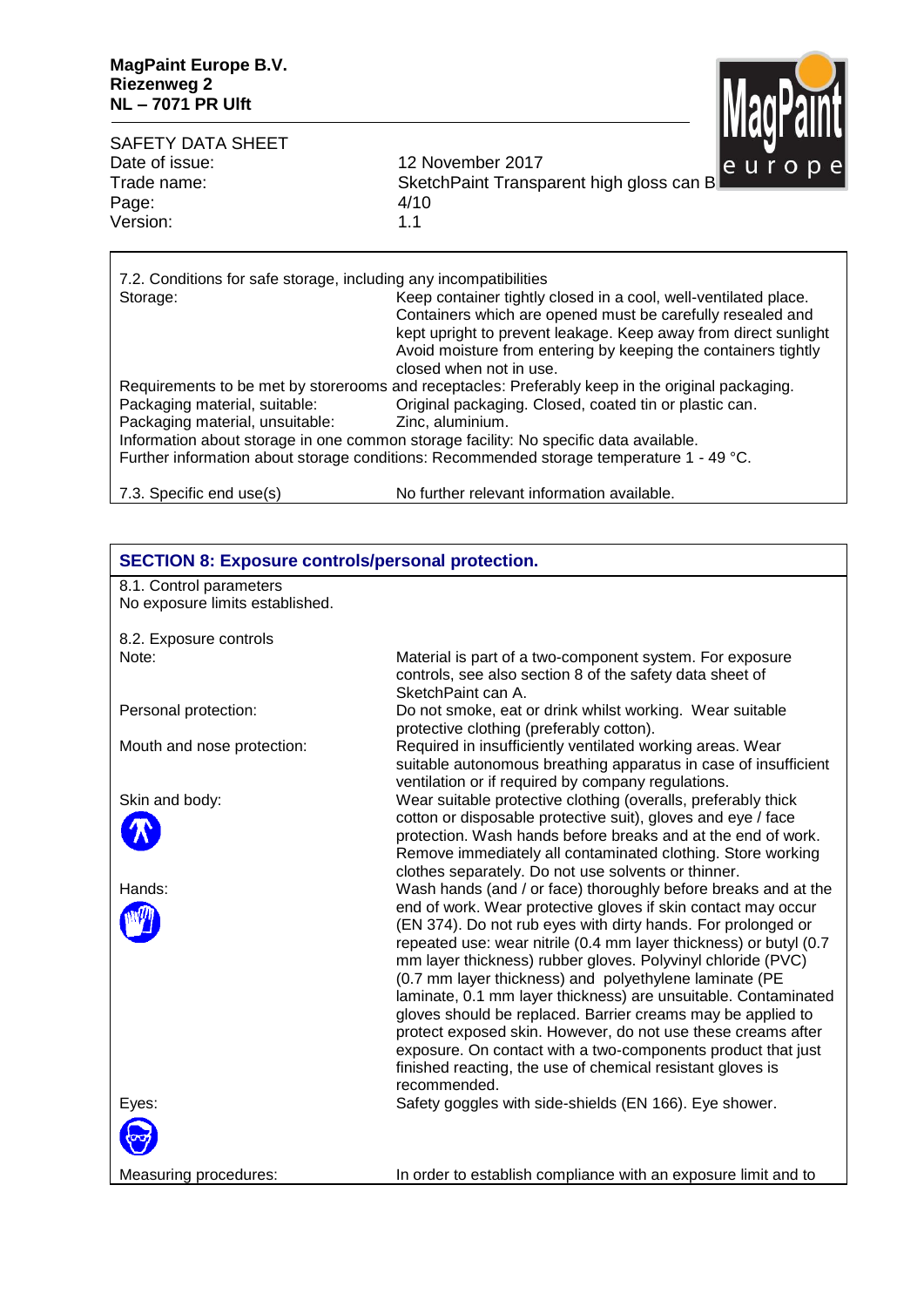

| <b>SAFETY DATA SHEET</b><br>Date of issue:<br>Trade name:<br>Page:<br>Version: | нилти анн<br>12 November 2017<br>le u r <del>o p e</del> l<br>SketchPaint Transparent high gloss can B<br>5/10<br>1.1                                                          |
|--------------------------------------------------------------------------------|--------------------------------------------------------------------------------------------------------------------------------------------------------------------------------|
|                                                                                | establish that exposure is properly controlled, it may be<br>necessary to determine the concentration of the substances in<br>the inhalation zone or in the general workspace. |
| Environmental exposure control:                                                | Do not disperse product residues into the environment.                                                                                                                         |

| <b>SECTION 9: Physical and chemical properties.</b>        |                                                         |  |
|------------------------------------------------------------|---------------------------------------------------------|--|
| 9.1. Information on basic physical and chemical properties |                                                         |  |
| General information                                        |                                                         |  |
| Appearance                                                 |                                                         |  |
| Form:                                                      | Liquid.                                                 |  |
| Colour:                                                    | White.                                                  |  |
| Odour:                                                     | Slightly irritant.                                      |  |
| Odour threshold:                                           | Not determined.                                         |  |
| pH-value:                                                  | $7.5 - 7.8$ .                                           |  |
| Change in condition                                        |                                                         |  |
| Melting point/melting range:                               | Not determined.                                         |  |
| Initial boiling point and boiling range:                   | Not determined.                                         |  |
| Flash point:                                               | $> 100 °C$ .                                            |  |
| Flammability (solid, gas):                                 | Not determined.                                         |  |
| Auto-ignition temperature:                                 | Not determined.                                         |  |
| <b>Explosive limits</b>                                    |                                                         |  |
| Lower:                                                     | Not determined.                                         |  |
| Upper:                                                     | Not determined.                                         |  |
| Vapour pressure:                                           | Not determined.                                         |  |
| Vapour density:                                            | Not determined.                                         |  |
| Relative density:                                          | $1.02 - 1.05$ (water = 1).                              |  |
| Evaporation rate:                                          | Not determined.                                         |  |
| Solubility in water:                                       | Freely soluble.                                         |  |
| Partition coefficient (n-octanol/water):                   | Not determined.                                         |  |
| Viscosity                                                  |                                                         |  |
| Dynamic:                                                   | Not determined.                                         |  |
| Kinematic:                                                 | 70 - 75 KU at 25 °C (Stormer viscometer, ASTM Method D- |  |
|                                                            | 562).                                                   |  |
| Explosive properties:                                      | Not determined.                                         |  |
| Oxidising properties:                                      | Not determined.                                         |  |
| 9.2. Other information                                     | No data available.                                      |  |

| <b>SECTION 10: Stability and reactivity.</b>                         |                                 |  |
|----------------------------------------------------------------------|---------------------------------|--|
| 10.1. Reactivity                                                     | No specific data available.     |  |
| 10.2. Chemical stability<br>Thermal decomposition/                   | Stable under normal conditions. |  |
| Conditions to avoid:                                                 | No specific data available.     |  |
| 10.3. Possibility of hazardous reactions No specific data available. |                                 |  |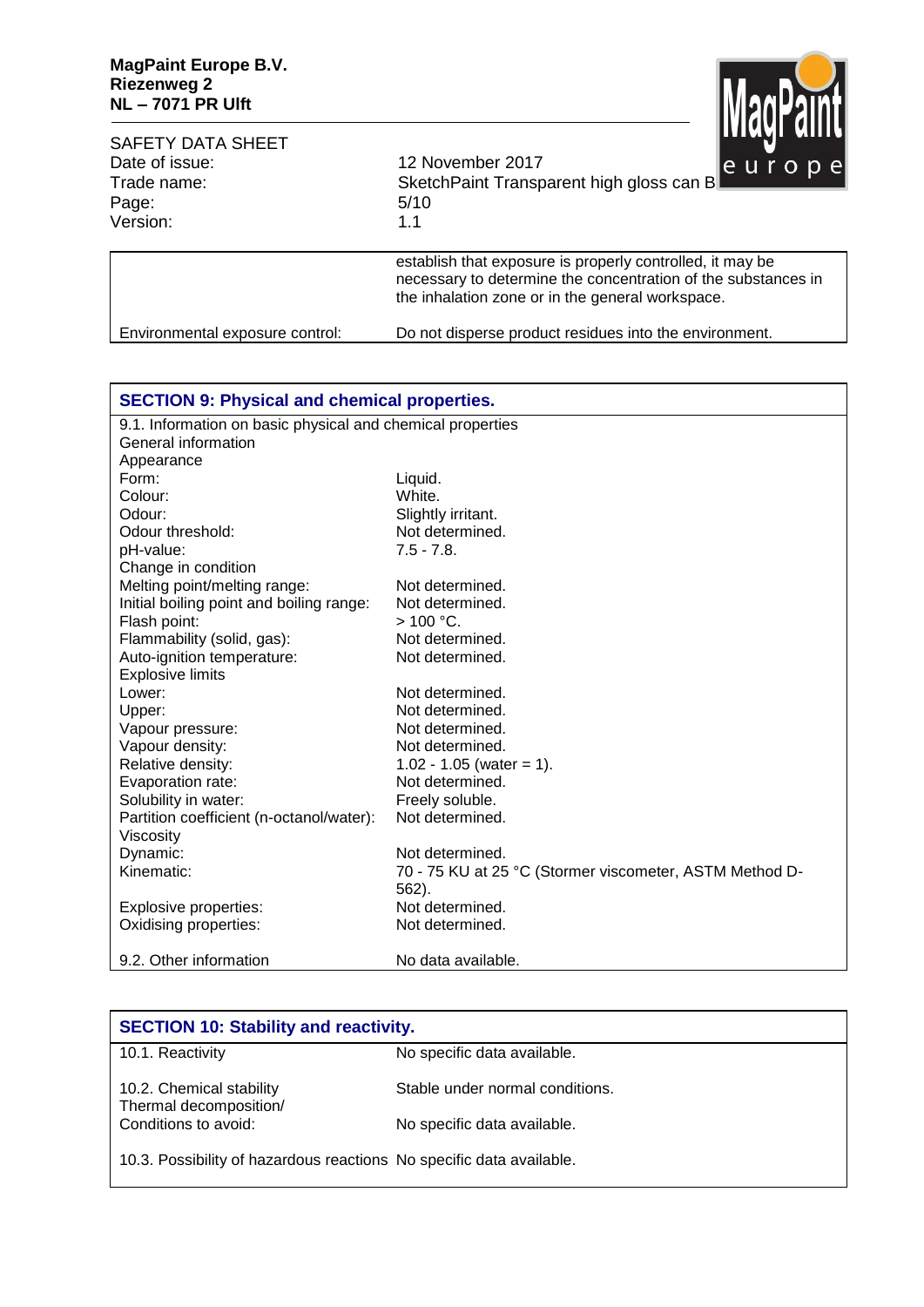

| <b>SAFETY DATA SHEET</b><br>Date of issue:<br>Trade name:<br>Page:<br>Version: | <b>TERMI NITE</b><br>12 November 2017<br>le urope<br>SketchPaint Transparent high gloss can B<br>6/10<br>1.1                                                                                               |
|--------------------------------------------------------------------------------|------------------------------------------------------------------------------------------------------------------------------------------------------------------------------------------------------------|
| 10.4. Conditions to avoid                                                      | Avoid high and low temperatures (loss of quality).                                                                                                                                                         |
| 10.5. Incompatible materials<br>10.6. Hazardous decomposition                  | No specific data available.                                                                                                                                                                                |
| products                                                                       | Unlikely at the recommended storage temperature and under<br>normal conditions of use. In case of combustion: formation of<br>toxic and corrosive gases/vapours: carbon monoxide, carbon<br>dioxide, fume. |

| <b>SECTION 11: Toxicological information.</b>                                                 |                                                                                                               |  |
|-----------------------------------------------------------------------------------------------|---------------------------------------------------------------------------------------------------------------|--|
| 11.1. Information on toxicological effects<br>Acute toxicity from the components.<br>No data. |                                                                                                               |  |
| product.                                                                                      | The following health risk assessment is based on an assessment of the various ingredients in the              |  |
| Primary irritant effect.<br>Effects on the eyes:<br>Effects on the skin:                      | By mechanical damage (particles): irritation, redness and pain.<br>By mechanical damage (particles): redness. |  |
| Chronic effects:                                                                              | Not classified.                                                                                               |  |
| Mutagenicity of reproductive cells:<br>Reproductive and                                       | Not classified.                                                                                               |  |
| developmental toxicity:                                                                       | Not classified.                                                                                               |  |
| Sensitisation:                                                                                | Not classified.                                                                                               |  |
| CMR effects (carcinogenicity, mutagenicity and toxicity for                                   |                                                                                                               |  |
| reproduction):                                                                                | Not classified.                                                                                               |  |
| Other information:                                                                            | No further relevant information available.                                                                    |  |

| <b>SECTION 12: Ecological information.</b>                     |                                                                                                      |
|----------------------------------------------------------------|------------------------------------------------------------------------------------------------------|
| 12.1. Toxicity<br>Ecotoxicity from the components.<br>No data. |                                                                                                      |
| product.                                                       | The following ecological risk assessment is based on an assessment of the various ingredients in the |
| 12.2. Persistence and degradability                            | No data available.                                                                                   |
| 12.3. Bioaccumulative potential                                | Significant accumulation in organisms is not to be expected.                                         |
| 12.4. Mobility in soil                                         | The product is soluble in water.                                                                     |
| Further ecological information.<br>General information:        |                                                                                                      |
| 12.5. Results of PBT and                                       |                                                                                                      |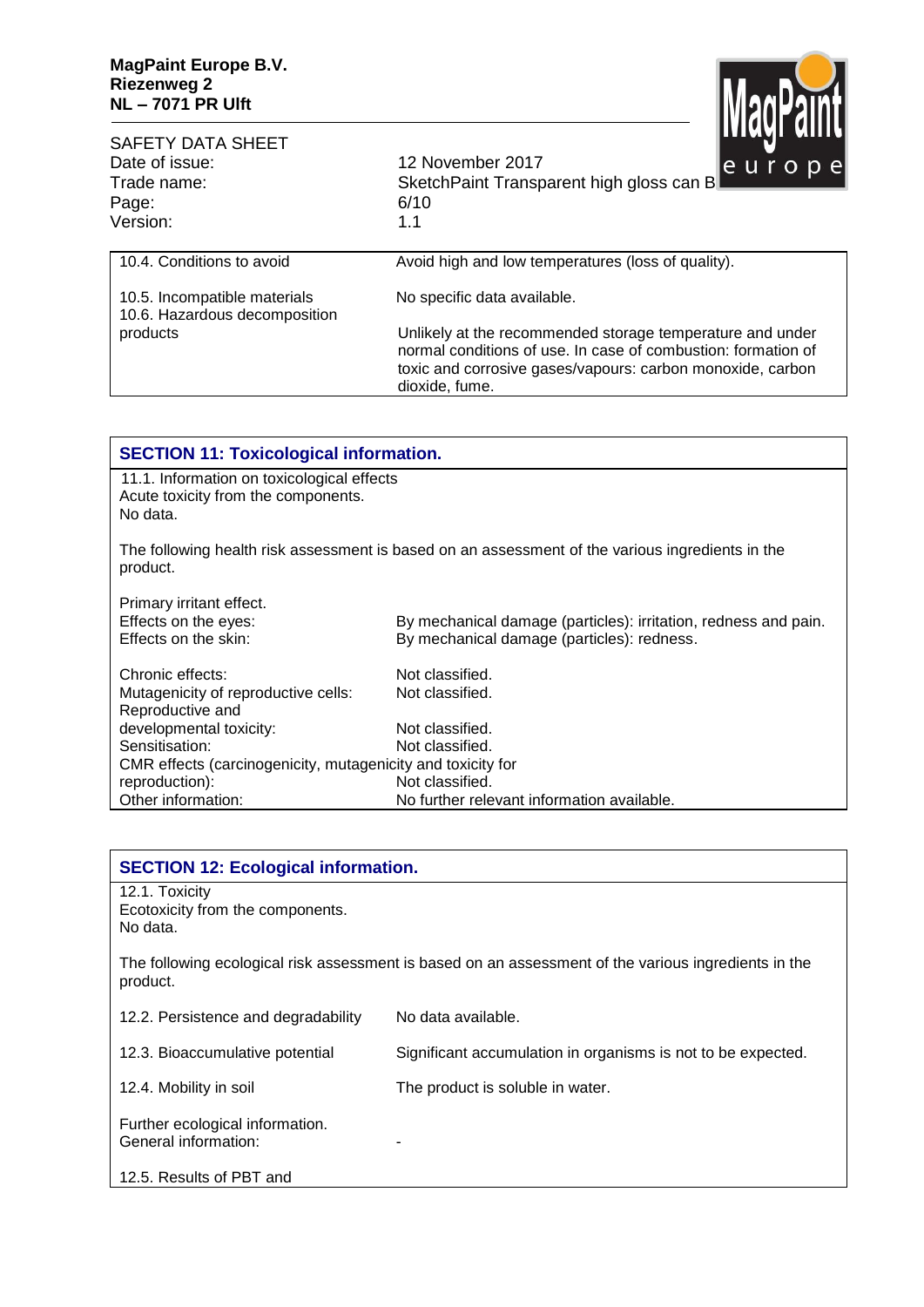

| SAFETY DATA SHEET           | Шичния                                                                                                                                                      |  |  |
|-----------------------------|-------------------------------------------------------------------------------------------------------------------------------------------------------------|--|--|
| Date of issue:              | 12 November 2017<br>le uropel                                                                                                                               |  |  |
| Trade name:                 | SketchPaint Transparent high gloss can B                                                                                                                    |  |  |
| Page:                       | 7/10                                                                                                                                                        |  |  |
| Version:                    | 1.1                                                                                                                                                         |  |  |
| vPvB assessment             | The product does not meet all of the assessment criteria for<br>persistence, bioaccumulation and toxicity and hence is not<br>considered to be PBT or vPvB. |  |  |
| 12.6. Other adverse effects | Not dangerous for the ozone layer.                                                                                                                          |  |  |

| <b>SECTION 13: Disposal considerations.</b> |                                                                                                                                                                                                                                                                                                                                                                                                                                                 |
|---------------------------------------------|-------------------------------------------------------------------------------------------------------------------------------------------------------------------------------------------------------------------------------------------------------------------------------------------------------------------------------------------------------------------------------------------------------------------------------------------------|
| 13.1. Waste treatment methods               |                                                                                                                                                                                                                                                                                                                                                                                                                                                 |
| Product waste:                              | May be brought to a supervised incineration plant in compliance<br>with local regulations. The generation of waste should be<br>avoided or minimised wherever possible. If this is not possible,<br>destroy in an approved incineration facility, where flue gases<br>and other toxic combustion products are washed and<br>neutralised. Waste, even small quantities, should never be<br>poured down drains of discharged in surface water.    |
| Eural code for waste:                       | 08 01 12. WASTES FROM THE MANUFACTURE,<br>FORMULATION, SUPPLY AND USE (MFSU) OF COATINGS<br>(PAINTS, VARNISHES AND VITREOUS ENAMELS),<br>ADHESIVES, SEALANTS AND PRINTING INKS, wastes from<br>MFSU of adhesives and sealants (including waterproofing<br>products); waste paint and varnish other than those mentioned<br>in 08 01 11.<br>Depending on branch of industry and production process, also<br>other EURAL codes may be applicable. |
| Uncleaned packaging.                        |                                                                                                                                                                                                                                                                                                                                                                                                                                                 |
| Recommendation:                             | Disposal must be made according to official regulations. Empty<br>the packaging with care. Do not contaminate soil, water or<br>environment with the waste container. Comply with local<br>regulations with regard to the recovery or disposal of waste.                                                                                                                                                                                        |
| Eural code for packaging:                   | 20 01 27*. MUNICIPAL WASTES AND SIMILAR<br>COMMERCIAL, INDUSTRIAL AND INSTITUTIONAL WASTES<br>INCLUDING SEPARATELY COLLECTED FRACTIONS, paints,<br>inks, adhesives and resins containing dangerous substances.<br>Classified as hazardous waste.                                                                                                                                                                                                |

| <b>SECTION 14: Transport information.</b> |                                                              |  |
|-------------------------------------------|--------------------------------------------------------------|--|
| Land transport ADR/RID (cross-border).    |                                                              |  |
| ADR/GGVSEB class:                         | -                                                            |  |
| Hazard identification number:             |                                                              |  |
| UN number:                                |                                                              |  |
| Packing group:                            |                                                              |  |
| Label:                                    |                                                              |  |
| Special marking:                          |                                                              |  |
| UN proper shipping name:                  |                                                              |  |
| Tunnel restriction code:                  | -                                                            |  |
| Note:                                     | Not a dangerous good according to the transport regulations. |  |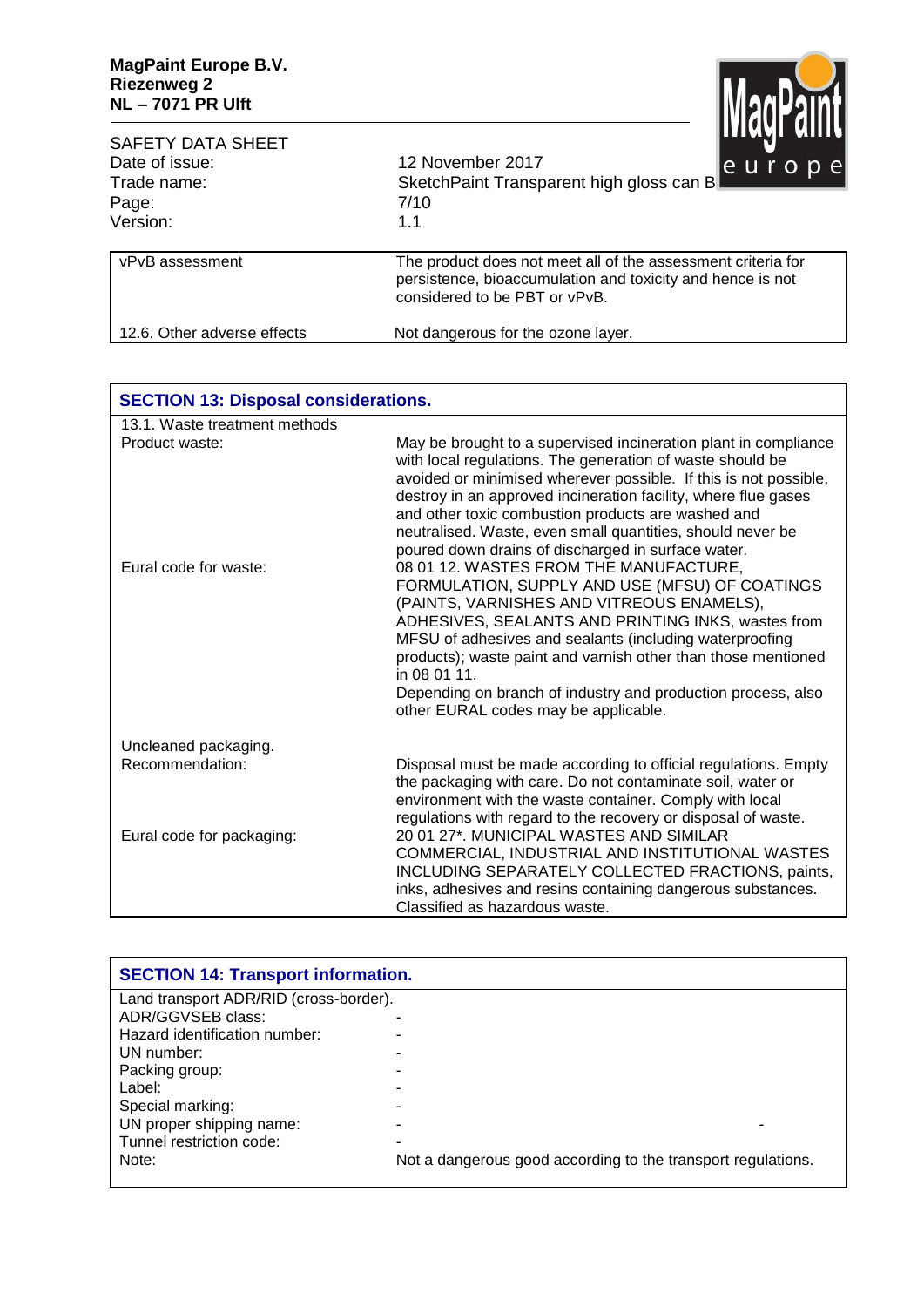

| <b>SAFETY DATA SHEET</b>                                      |                                          |
|---------------------------------------------------------------|------------------------------------------|
| Date of issue:                                                | 12 November 2017<br>europe               |
| Trade name:                                                   | SketchPaint Transparent high gloss can B |
| Page:                                                         | 8/10                                     |
| Version:                                                      | 1.1                                      |
|                                                               |                                          |
| Inland shipping ADN/ADR.                                      |                                          |
| ADN/R-class:                                                  |                                          |
| UN number:                                                    |                                          |
| Environmental hazards:                                        |                                          |
| Maritime transport IMDG.                                      |                                          |
| IMDG-class:                                                   |                                          |
| UN number:                                                    |                                          |
| Label:                                                        |                                          |
| Packing group:                                                |                                          |
| Maximum quantity:                                             |                                          |
| EMS number:                                                   |                                          |
| Stowage and segregation:                                      |                                          |
| Marine pollutant:                                             |                                          |
| Proper shipping name:                                         |                                          |
|                                                               |                                          |
| Air transport ICAO-TI and IATA-DGR.<br>ICAO/IATA class:       |                                          |
| UN number:                                                    |                                          |
| Label:                                                        |                                          |
| Packing group:                                                |                                          |
| Proper shipping name:                                         |                                          |
|                                                               |                                          |
|                                                               |                                          |
| 14.1. UN number                                               | Void.                                    |
| 14.2. UN proper shipping name                                 | Void.                                    |
|                                                               |                                          |
| 14.3. Transport hazard class(es)                              | Void.                                    |
|                                                               |                                          |
| 14.4. Packing group                                           | Void.                                    |
| 14.5. Environmental hazards                                   | Void.                                    |
|                                                               |                                          |
| 14.6. Special precautions for user                            | None.                                    |
| 14.7. Transport in bulk according to Annex II of MARPOL 73/78 |                                          |
| and the IBC Code                                              | Void.                                    |
|                                                               |                                          |

| <b>SECTION 15: Regulatory information.</b>                                                                                    |                                                                                                                          |
|-------------------------------------------------------------------------------------------------------------------------------|--------------------------------------------------------------------------------------------------------------------------|
| 15.1. Safety, health and environmental regulations/legislation specific for the substance or mixture<br>National regulations: |                                                                                                                          |
| EU regulations and directives which affect this mixture (not yet directly or indirectly mentioned):                           |                                                                                                                          |
| Directive 89/686/EEC                                                                                                          | Personal protective equipment (is to be replaced from<br>21 April 2018 by regulation (EU) 2016/425).                     |
| Directive 98/24/EC                                                                                                            | Risks related to chemical agents at work.                                                                                |
| Directive 2004/42/EC                                                                                                          | On the limitation of emissions of volatile organic compounds<br>due to the use of organic solvents in certain paints and |
|                                                                                                                               | varnishes.                                                                                                               |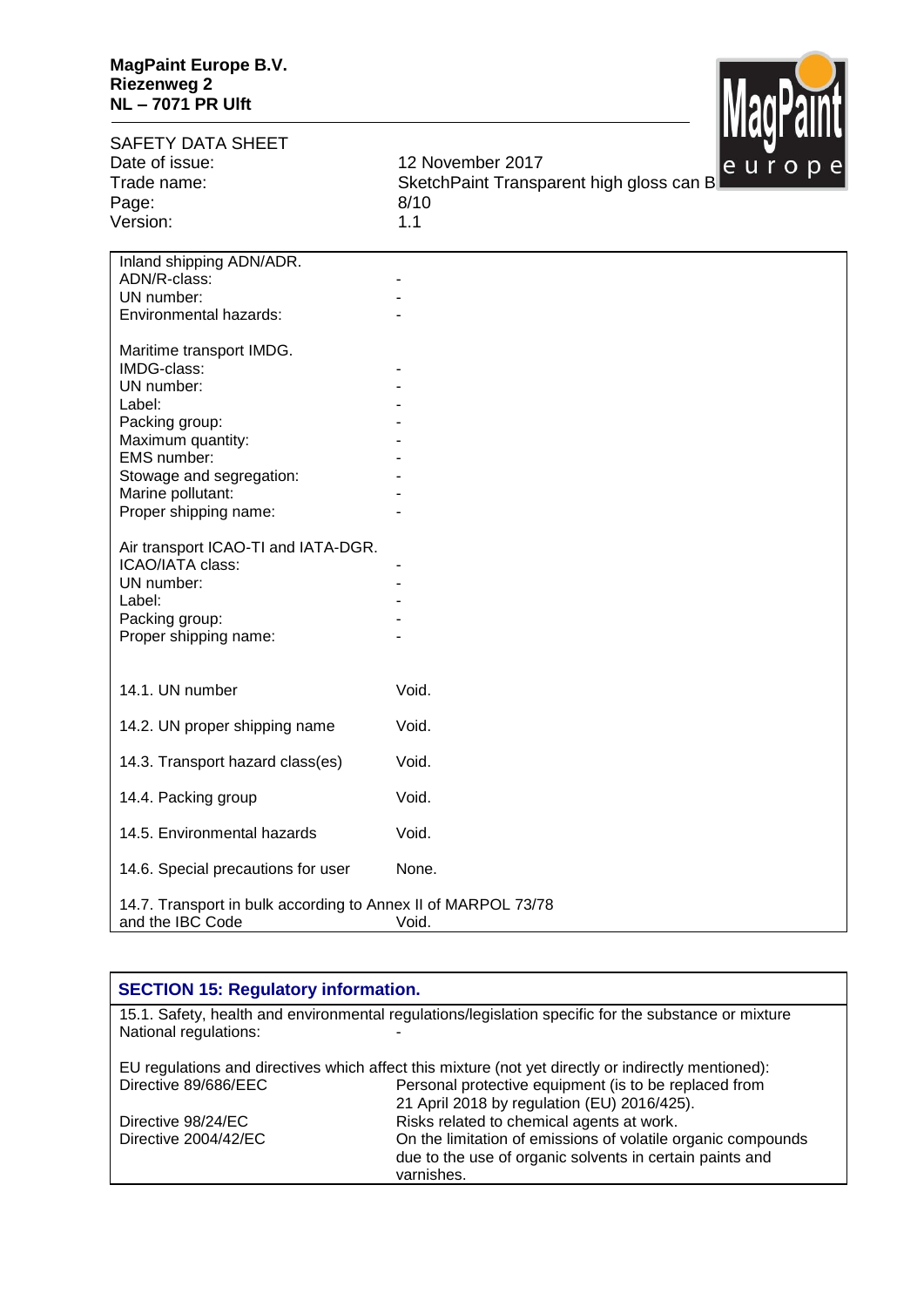

| <b>SAFETY DATA SHEET</b><br>Date of issue:<br>Trade name:<br>Page:<br>Version: | <b>TINA I MITT</b><br>12 November 2017<br>europe<br>SketchPaint Transparent high gloss can B<br>9/10<br>1.1                                                                                                            |
|--------------------------------------------------------------------------------|------------------------------------------------------------------------------------------------------------------------------------------------------------------------------------------------------------------------|
| Regulation (EC) 2008/1272                                                      | VOC content: nil/low.<br>On classification, labelling and packaging of substances and<br>mixtures.                                                                                                                     |
| Regulation (EU) 2015/830                                                       | Commission regulation of 28 May 2015 amending Regulation<br>(EC) No 1907/2006 of the European Parliament and of the<br>Council on the Registration, Evaluation, Authorisation and<br>Restriction of Chemicals (REACH). |
| 15.2. Chemical safety assessment                                               | A chemical safety assessment has not been carried out.                                                                                                                                                                 |

| <b>SECTION 16. Other information.</b>                                                                                                                                                                                                                                                                                                                                                                  |                                                                                                                         |                                                                                                                                                          |
|--------------------------------------------------------------------------------------------------------------------------------------------------------------------------------------------------------------------------------------------------------------------------------------------------------------------------------------------------------------------------------------------------------|-------------------------------------------------------------------------------------------------------------------------|----------------------------------------------------------------------------------------------------------------------------------------------------------|
| List of relevant H- and EUH-phrase(s) referred to under headings 2 and 3:                                                                                                                                                                                                                                                                                                                              |                                                                                                                         |                                                                                                                                                          |
|                                                                                                                                                                                                                                                                                                                                                                                                        | Void.                                                                                                                   |                                                                                                                                                          |
| Document history:                                                                                                                                                                                                                                                                                                                                                                                      | Printed on:<br>Previous edition:<br>Version:<br>Modification:                                                           | 12 November 2017.<br>5 April 2014, version 1.0.<br>1.1.<br>According to safety data sheet<br>legislation and product name.                               |
| Information source:                                                                                                                                                                                                                                                                                                                                                                                    |                                                                                                                         |                                                                                                                                                          |
| Classification according to Regulation<br>(EC) No 1272/2008:                                                                                                                                                                                                                                                                                                                                           |                                                                                                                         |                                                                                                                                                          |
| The data given here is based on current knowledge and experience. The purpose of this Safety Data<br>Sheet is to describe the products in terms of their safety requirements. The data does not signify any<br>warranty with regard to the product's properties. It is the obligation of the user to use this product with<br>care and to act in consideration of the applicable laws and legislation. |                                                                                                                         |                                                                                                                                                          |
| SketchPaint Transparent high gloss can B is a trademark of MagPaint Europe B.V.                                                                                                                                                                                                                                                                                                                        |                                                                                                                         |                                                                                                                                                          |
| Abbreviations and acronyms:<br>ADR:                                                                                                                                                                                                                                                                                                                                                                    |                                                                                                                         | Accord européen sur le transport des marchandises dangereuses par Route                                                                                  |
|                                                                                                                                                                                                                                                                                                                                                                                                        |                                                                                                                         | (European Agreement concerning the International Carriage of Dangerous                                                                                   |
| RID:                                                                                                                                                                                                                                                                                                                                                                                                   | Goods by Road)<br>Dangerous Goods by Rail)                                                                              | Règlement international concernant le transport des marchandises dangereuses<br>par chemin de fer (Regulations Concerning the International Transport of |
| IMDG:                                                                                                                                                                                                                                                                                                                                                                                                  | International Maritime Code for Dangerous Goods                                                                         |                                                                                                                                                          |
| IATA:<br>IATA-DGR:                                                                                                                                                                                                                                                                                                                                                                                     | International Air Transport Association<br>Dangerous Goods Regulations by the "International Air Transport Association" |                                                                                                                                                          |
|                                                                                                                                                                                                                                                                                                                                                                                                        | (IATA)                                                                                                                  |                                                                                                                                                          |
| ICAO:                                                                                                                                                                                                                                                                                                                                                                                                  | International Civil Aviation Organization                                                                               |                                                                                                                                                          |
| ICAO-TI:<br>P:                                                                                                                                                                                                                                                                                                                                                                                         | <b>Marine Pollutant</b>                                                                                                 | Technical Instructions by the "International Civil Aviation Organization" (ICAO)                                                                         |
| GHS:                                                                                                                                                                                                                                                                                                                                                                                                   |                                                                                                                         | Globally Harmonized System of Classification and Labelling of Chemicals                                                                                  |
| CAS:                                                                                                                                                                                                                                                                                                                                                                                                   |                                                                                                                         | Chemical Abstracts Service (division of the American Chemical Society)                                                                                   |
| EC <sub>50</sub> :                                                                                                                                                                                                                                                                                                                                                                                     | Half maximal effective concentration                                                                                    |                                                                                                                                                          |
| LC50:                                                                                                                                                                                                                                                                                                                                                                                                  | Lethal concentration, 50 percent                                                                                        |                                                                                                                                                          |
| LD50:                                                                                                                                                                                                                                                                                                                                                                                                  | Lethal dose, 50 percent                                                                                                 |                                                                                                                                                          |
| OEL:                                                                                                                                                                                                                                                                                                                                                                                                   | Occupational Exposure Limit                                                                                             |                                                                                                                                                          |
| NOEC:                                                                                                                                                                                                                                                                                                                                                                                                  | No Observed Effect Concentration                                                                                        |                                                                                                                                                          |
| vPvB:<br><b>PBT</b>                                                                                                                                                                                                                                                                                                                                                                                    | Very Persistent and Very Bioaccumulative<br>Persistent, Bioaccumulative and Toxic substance                             |                                                                                                                                                          |
|                                                                                                                                                                                                                                                                                                                                                                                                        |                                                                                                                         |                                                                                                                                                          |